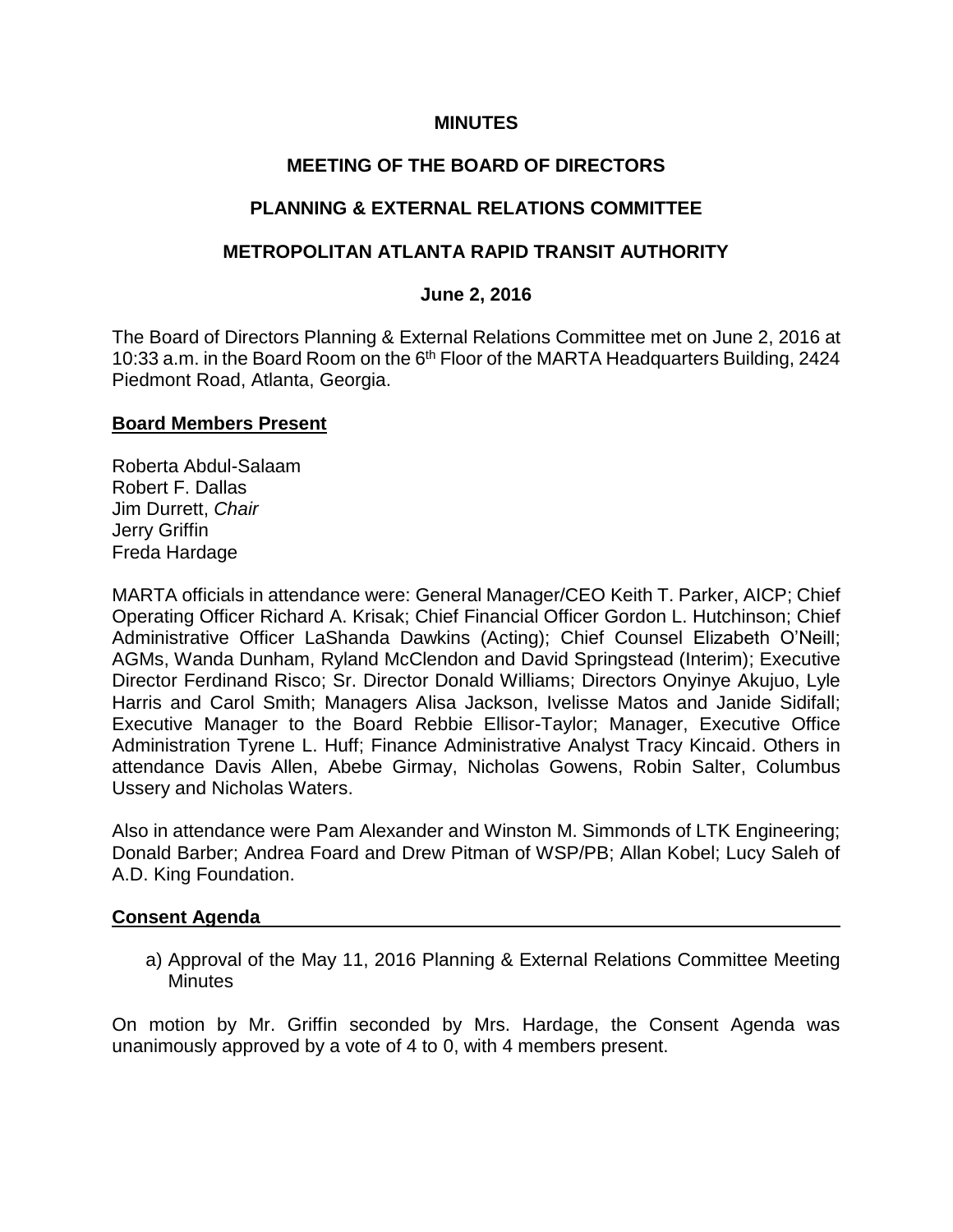## **Acknowledgement**

Chairman Durrett acknowledged and welcomed Allan Kobel of Uganda, Africa.

#### **Individual Agenda**

## **Briefing – Connect 400 Transit Initiative Environmental Review**

Mrs. Sidifall provided the Committee an update on the Connect 400 (GA 400) Transit Initiative being conducted by MARTA.

## *Background*

- Current study effort started in 2011
- Completed Alternatives Analysis (2013)
	- o Assessed a variety of alignments and technologies
	- o Extensive community outreach
- Initiated Early Scoping Phase 1 (Fall 2013)
	- o Identified GA 400 as the corridor of focus
	- o Advanced Heavy Rail Transit (HRT), Bus Rapid Transit (BRT) and Light Rail Transit (LRT) for further consideration
- Continued Early Scoping Phase 2 (2014)
	- o Additional community outreach
	- $\circ$  Eliminated LRT  $\rightarrow$  Advance HRT and BRT
	- o Concern of GA 400 east vs. west side alignment options

## *Current Status*

- Initiated Draft Environmental Impact Statement (DEIS) March 2015
- Initiated Scoping Spring 2015
	- o Public Meetings held to vet:
		- **Alternatives under consideration**
		- **Purpose and Need**
		- **Environmental Review Process**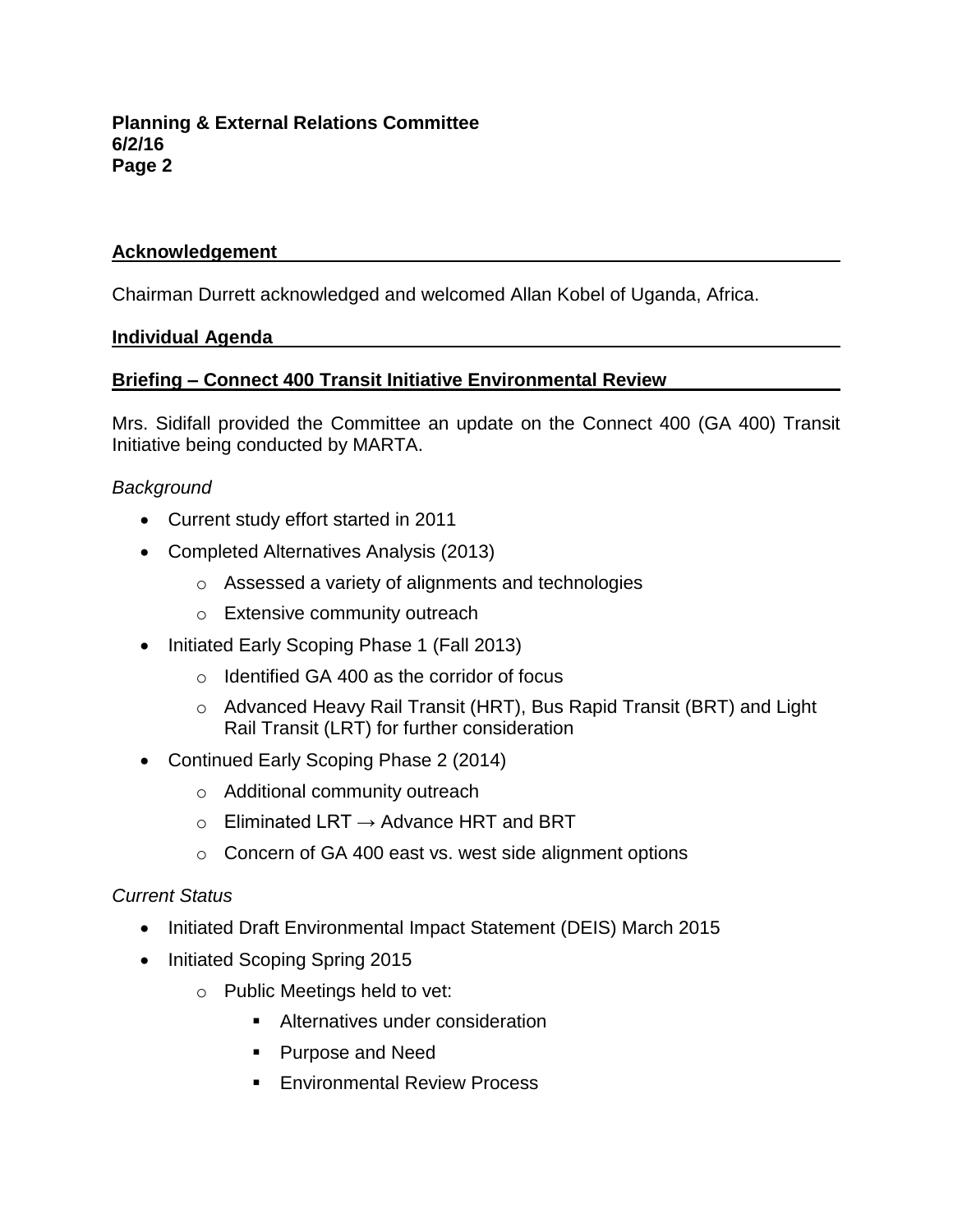• Initiated Technical Studies

## *Environmental Schedule*

- Notice of Intent/Scoping March-May 2015
- Prepare Draft Environmental Impact Statement (DEIS) May 2015 through end of 2016
- Public Review of DEIS Early 2017
- Prepare Final Environmental Impact Statement (EIS) and Record of Decision (ROD) – Spring/Summer 2017
- Federal Transit Administration (FTA) signs ROD Summer 2017

Project Location

- 12 miles along GA 400
- Locally Preferred Alternative (LPA)
- Heavy Rail Extension
- East-West-East Alignment
- Five (5) transit stations are proposed at each of the following interchanges along GA 400:
	- o Northridge Rd
	- o Holcomb Bridge Rd
	- o Encore Pkwy
	- o Old Milton Pkwy
	- o Windward Pkwy

## *Rationale for Selecting the LPA*

- Strongest community support
- One seat ride  $\rightarrow$  High ridership
- Natural extension of existing red line
- Supports land use, economic development, and future investment goals
- Performs well against preliminary FTA New Starts criteria
- Minimizes environmental and community impacts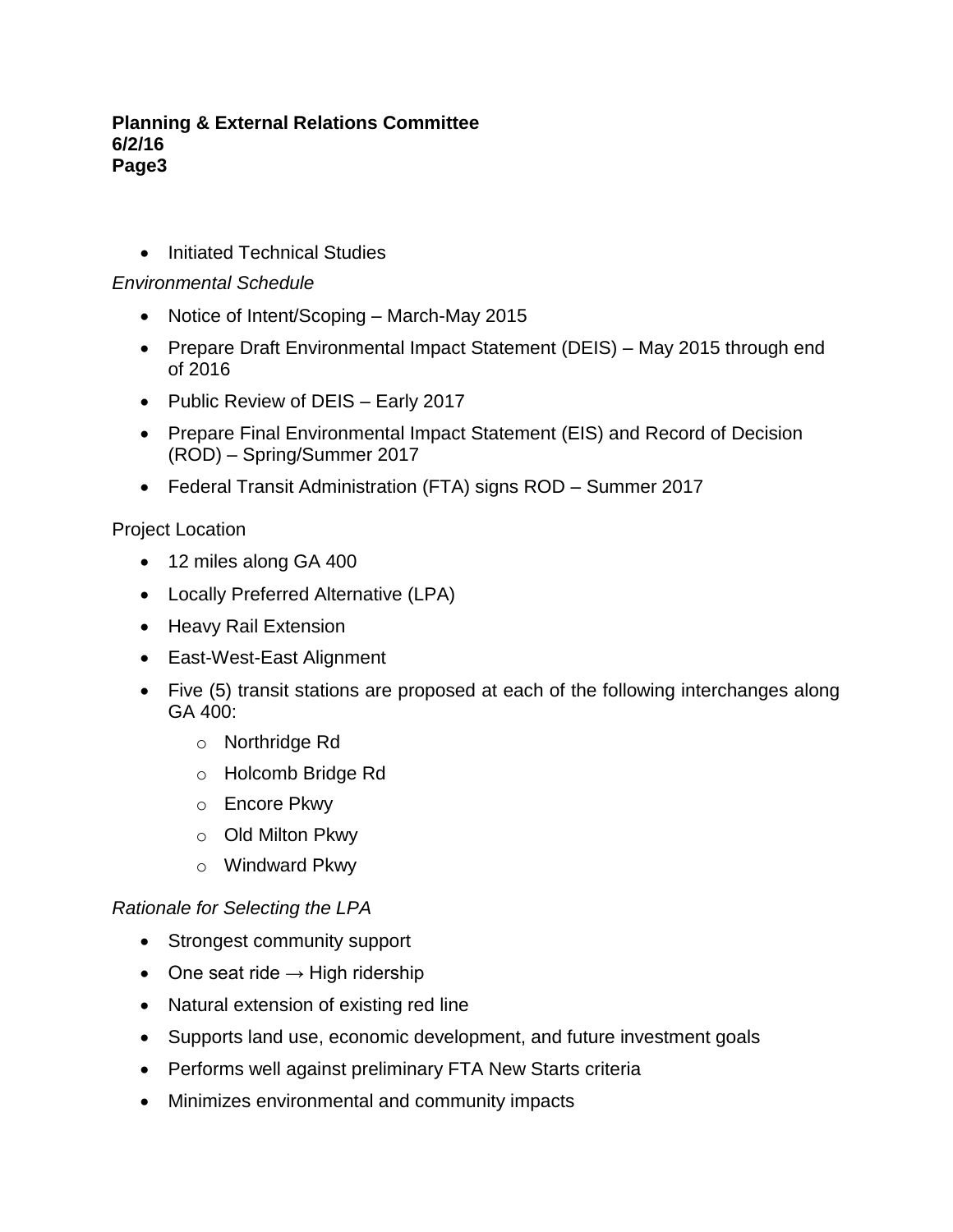## *Alternatives Considered*

- o Build Alternative 1 Heavy Rail (LPA)
- o Build Alternative 2 BRT in same alignment as LPA
- o Build Alternative 3 BRT in Future GA 400 Managed Lanes

## *Station Location Planning*

- Local Government and Landowners
	- o City of Alpharetta
	- o City of Milton
	- o City of Roswell
	- o City of Sandy Springs
	- o North Fulton Community Improvement District (CID)
	- o Duke Real Estate
	- o Transwestern
	- o North Point Mall
	- o Avalon
	- o Gwinnett Tech
	- o Global Venture Capital
- Technical Analysis
	- o Environmental Field Assessment
		- $\blacksquare$  Ecology
		- Cultural Resources
		- **Traffic**
		- **Cther**
	- o Conceptual Engineering
- Preferred Locations
	- o West crossover south of Spalding Drive
	- o No crossover back to the east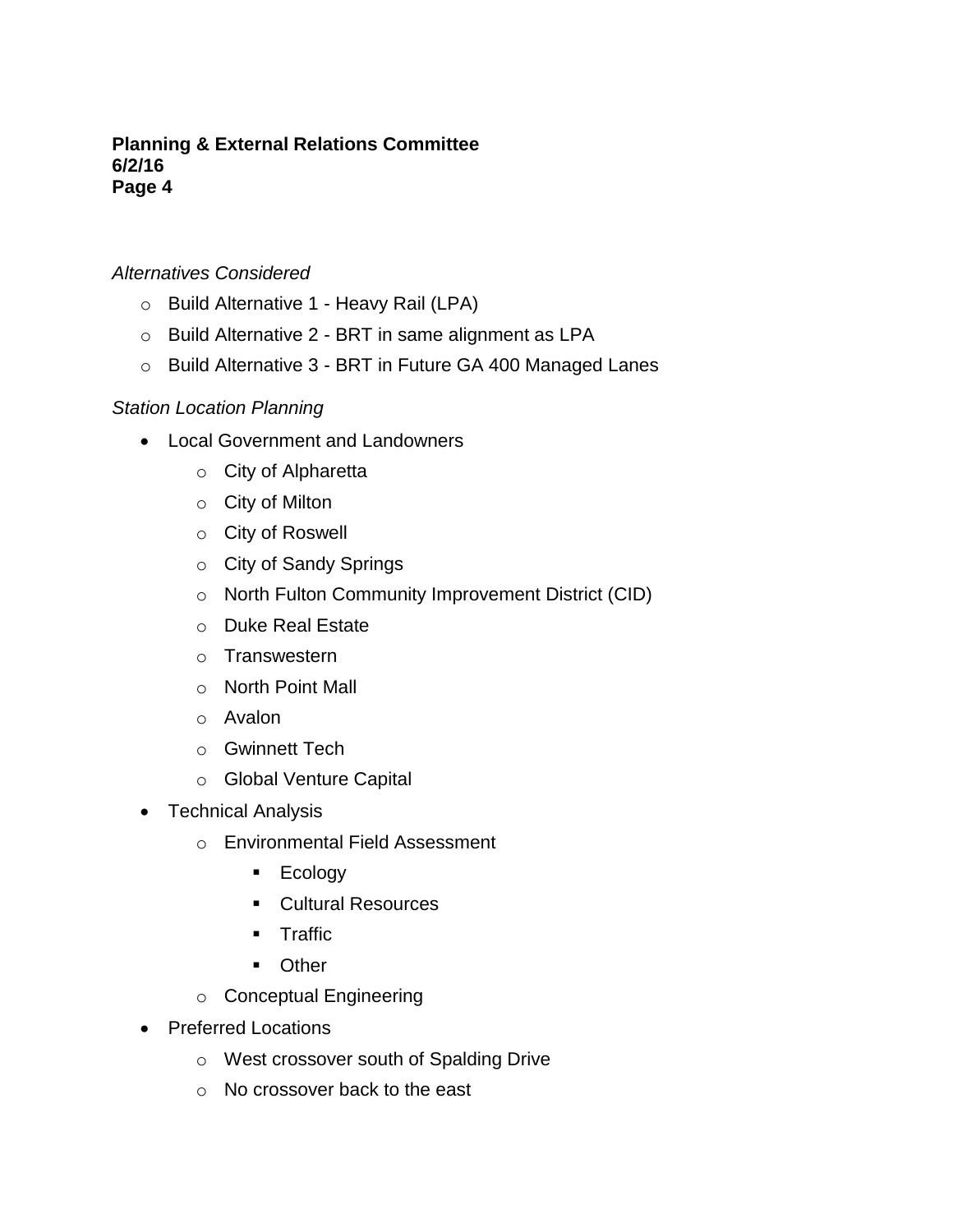o 5 west side stations/some potential ped connections to the east

*Draft Environmental Impact Statement*

- Requirement for any project seeking federal funding
- Positive and negative environmental impacts
- Mitigation strategies
- Purpose and need of the project
- Performance evaluation in relation to goals and objectives
- Selection of a preferred alternative

# *Preliminary Ridership Forecasts (2040 Design Year)*

- $\bullet$  HRT 40,000
- $\bullet$  BRT in Exclusive Lane 18,500
- BRT in Managed Lane 17,600

Mode of Access Percentage (Daily Transit Trips)

- HRT All Stations (Windward to North Springs, Including the BRT station at North Springs)
	- $\circ$  Walk 18%
	- $\circ$  Park and Ride 18%
	- $\circ$  Kiss and Ride 36%
	- $\circ$  Bus Transfer 28%
- BRT in Exclusive Lane All BRT Stations
	- $\circ$  Walk 10%
	- $\circ$  Park and Ride 9%
	- $\circ$  Kiss and Ride 15%
	- o Bus Transfer 66%
- BRT in Managed Lane All BRT Stations
	- $\circ$  Walk 12%
	- $\circ$  Park and Ride 11%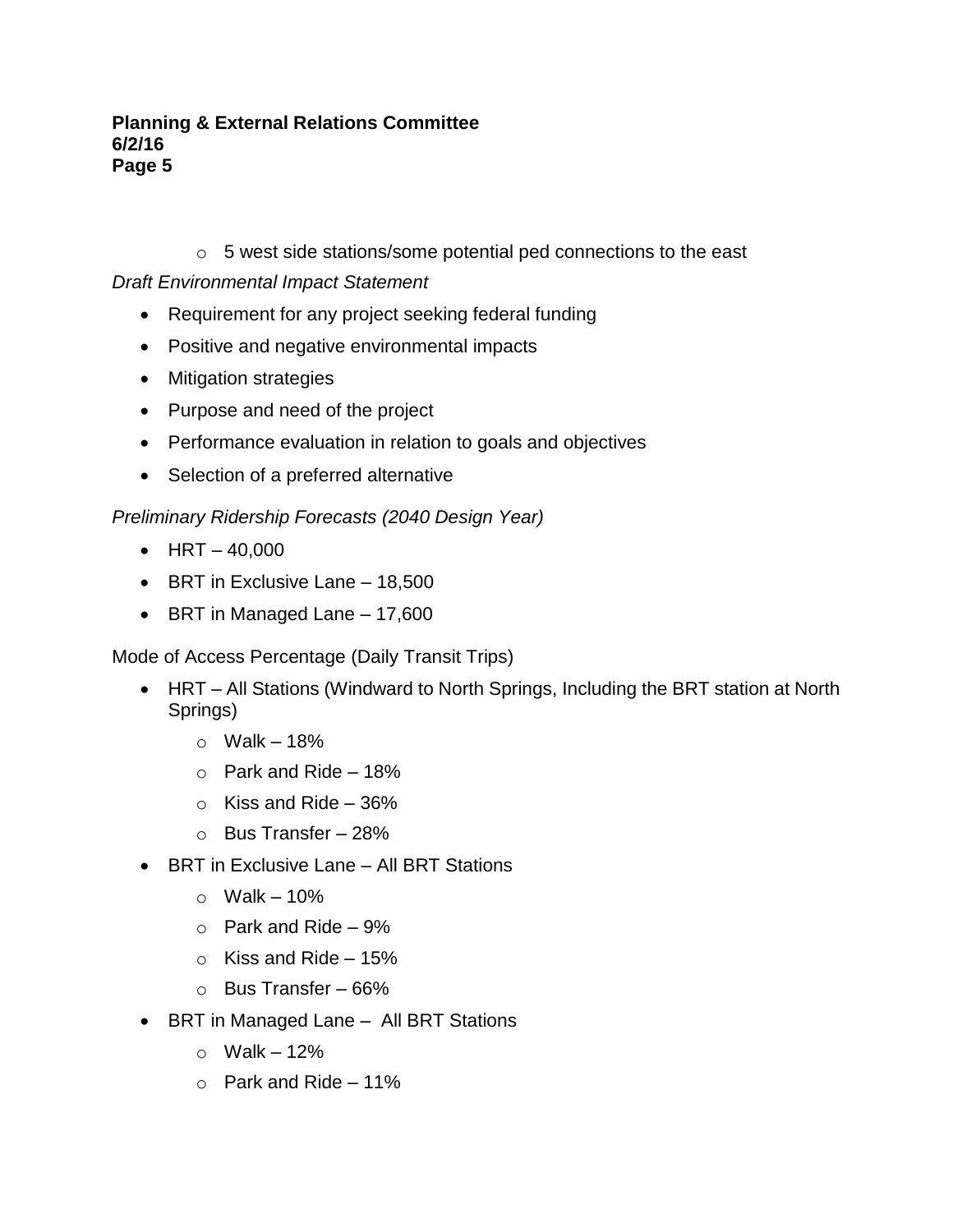- $\circ$  Kiss and Ride 13%
- o Bus Transfer 63%

## *Traffic Analysis*

- Run ARC's Activity-based model to determine ridership
- Set up network
- Conduct intersection operations analysis at station location intersections and approaches
- Compare scenarios
- Propose mitigation options

## *Public and Agency Participation*

- Meetings with Resource Agencies and Stakeholders
- Other Opportunities:
	- o Kiosks at Corridor Locations
	- o MARTA Community Bus
	- o Website Information
	- o Newsletters
- Public Meetings
- Social Media
- Focus on Special Populations

## *Next Steps*

- Continue coordination with stakeholders
- Conclude conceptual engineering
- Complete ridership forecasts and traffic analysis
- Update cost estimates
- Prepare DEIS
- Brief MARTA Board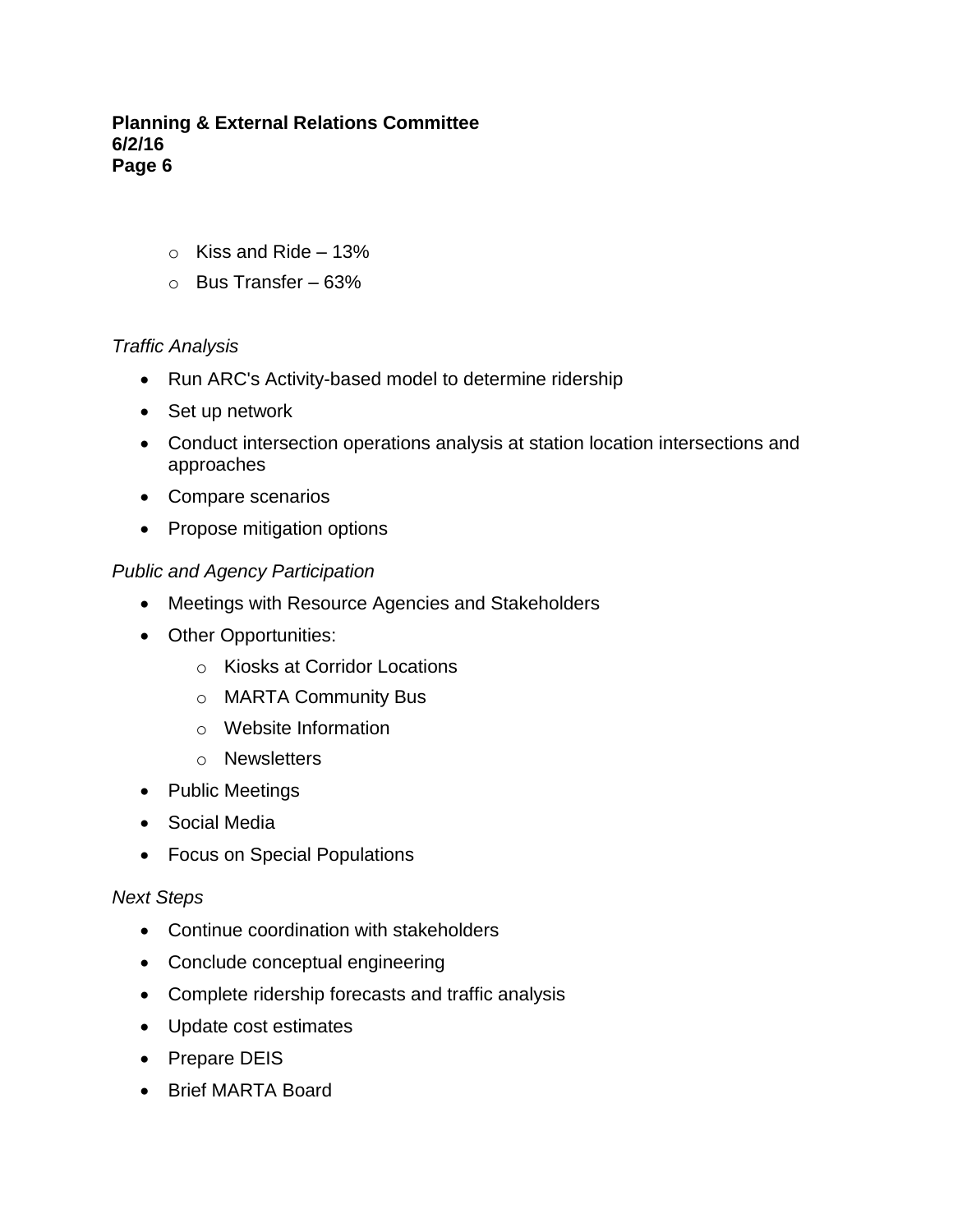Submit for FTA Review

Mr. Dallas asked if the ridership forecasts are based on riders per day.

Mrs. Sidifall said yes.

Mr. Griffin asked how will MARTA inform the public about the costs.

Mrs. Sidifall said MARTA has shared cost information with the public along the way. She added that costs may fluctuate with more details.

Mr. Parker said staff will also share more information about updated costs with the full Board.

Mrs. Abdul-Salaam asked how is the information presented to the public.

Mrs. Sidifall said through presentations and handouts. Once the project is finalized it will be made available to the public at meetings, public libraries and the MARTA website.

## **Briefing – Passenger Environmental Survey**

Mrs. Matos briefed the Committee on the Passenger Environmental Survey (PES).

## *Background*

- PES is an observational assessment of MARTA's customer environment that was first implemented by the Office of Research & Analysis in Fiscal Year 2010
- PES Audit measures four (4) service dimensions:
	- o Cleanliness and Appearance
	- o Functioning Equipment
	- o Customer Information
	- o Operations
- Collected on:
	- o Rail Car
	- o Rail Stations
	- o Fixed Route Buses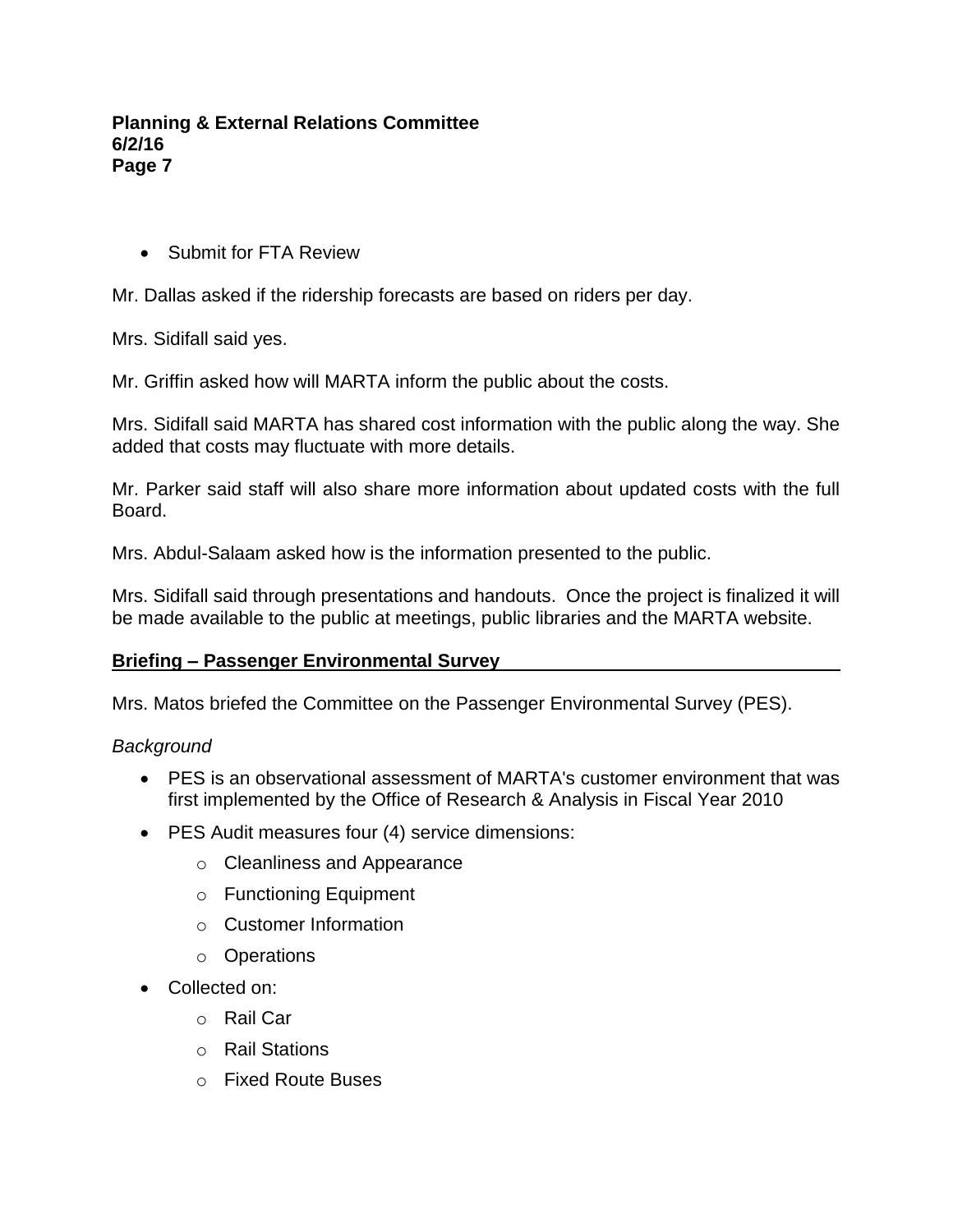- o Mobility Vans
- Audits performed weekdays
	- $\circ$  3:00am 6:00pm
- Results reported:
	- o Daily, weekly, and monthly updates
	- o Dashboards allow faster access to data
	- $\circ$  Failures reported within 24 hours with photographs

# *PES and Quality of Service Survey (QOS)*

- QOS MARTA's ongoing customer satisfaction study for more than 20 years
	- o Intercept interviews with MARTA patrons
		- Measures satisfaction
		- 46 performance attributes
		- Demographics
	- o 15 QOS performance attributes are audited by PES
- Compare PES data to QOS results:
	- o Quantify improvements
	- o Identify possible problem areas for auditing
	- o High stakeholder engagement

## *Successful Collaboration*

- Research & Analysis partnered with other MARTA departments to improve results:
	- o Interior Bus and Rail graffiti
	- o Overall system cleanliness
	- o Elevators and escalators in good working condition
	- o Cleanliness of elevators
	- o Pest
	- o Scratched vehicle windows
	- o Electronic signage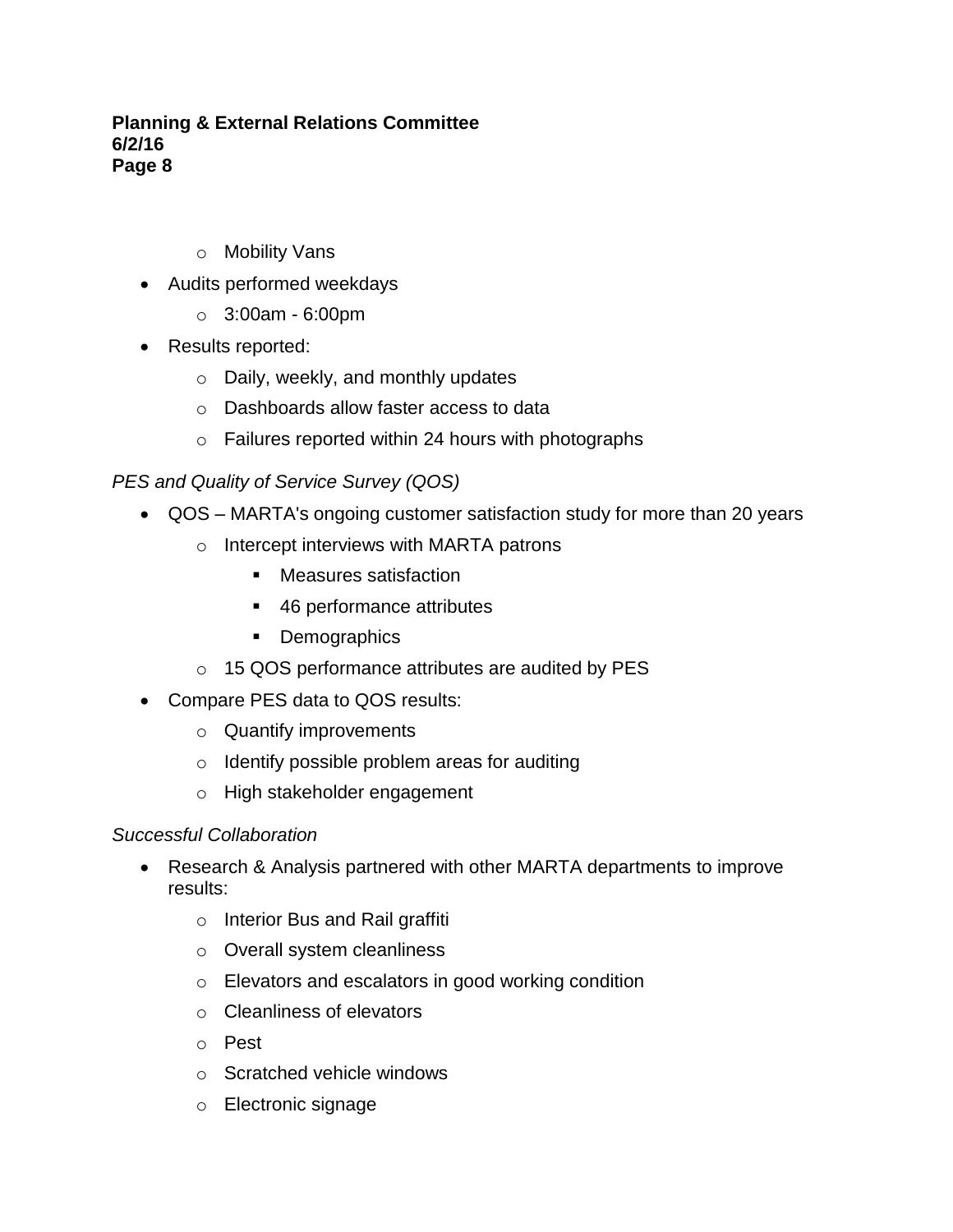## *Takeaways*

- General environment experienced by customers impacts their level of satisfaction
- PES allows transit agencies:
	- o to measure their systems from the customers' perspective
	- $\circ$  monitor changes in transit service over time to identify deteriorating conditions or to measure improvements
- In FY17, new technology will provide improved dashboards
- Expedites reporting, which enhances decision making process

Mr. Durrett said it is easy to focus on Rail/Bus On-Time Performance. It is also great to see attention focused on the quality of the customer's experience.

Mr. Dallas agreed. He added that cleanliness is so impactful to customers.

Mr. Griffin asked about MARTA's contract for signage.

Mr. Parker said MARTA cut cost by 2/3 and is waiting to hear from the State on whether or not the Authority received the grant.

Mrs. Abdul-Salaam asked if the PES audits the cleanliness and accessible of restrooms.

Mrs. Matos said yes.

Mrs. Abdul-Salaam asked what is MARTA's plan for its restrooms. She also asked how often are the restrooms cleaned.

Mr. Krisak said MARTA is going with automation and plans to put out a RFP. He added that across the system 18 restrooms are available – they are staffed and cleaned 2-3 times daily.

Mr. Parker said the 18 restrooms MARTA has open is more than most agencies of its size. He added that restrooms were closed due to recession. MARTA had to prioritize in reopening them.

Mr. Krisak said the automation pilot began at Lindbergh; presently, Decatur is close to finish and MARTA will work on East Point station next. He added the automation also helps with security.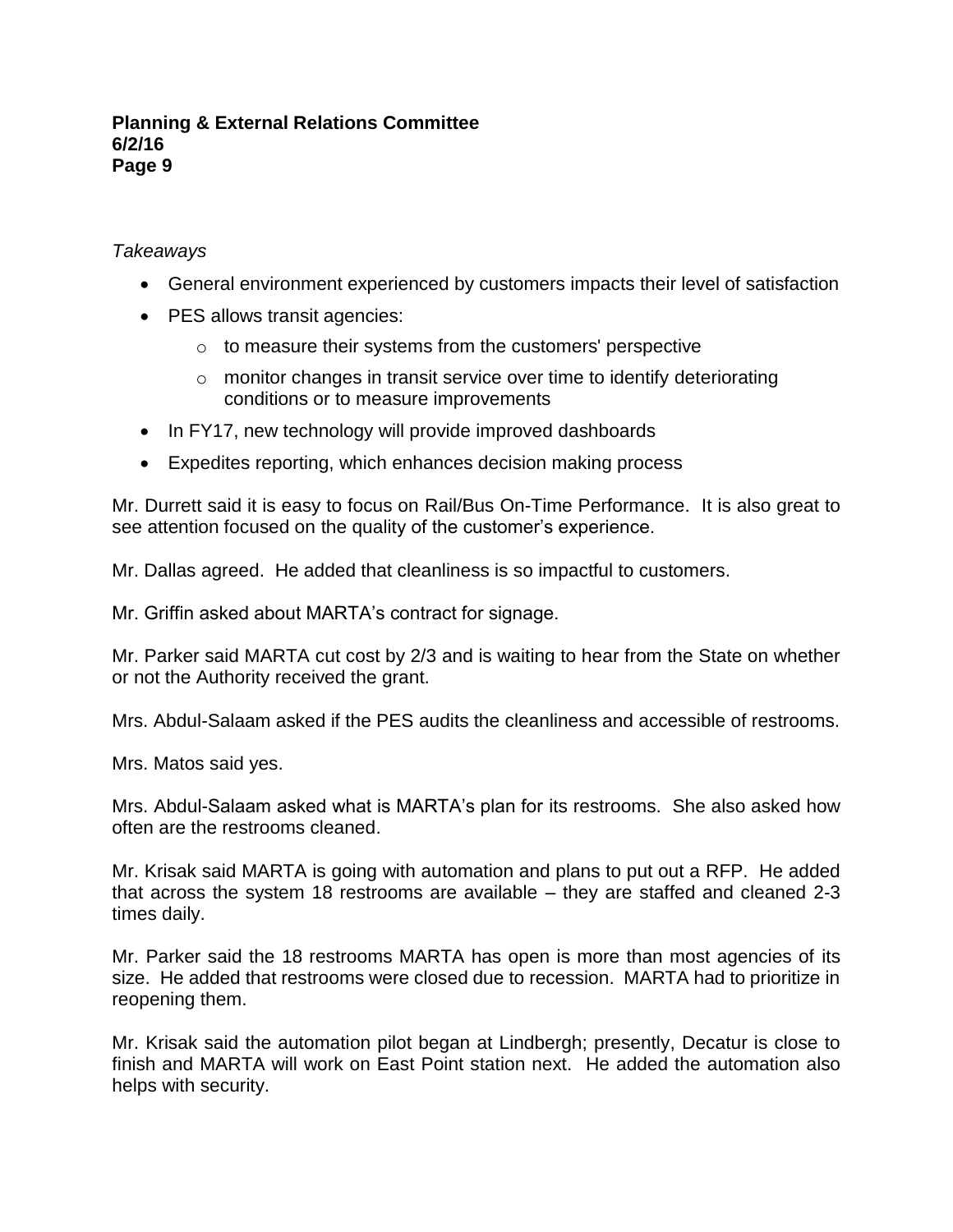## **Briefing – Awareness, Perceptions and Use of Uber and Lyft among MARTA Patrons**

Dr. Salter briefed the Committee on the Awareness, Perceptions and Use of Uber and Lyft among MARTA Patrons.

*APTA Study: Shared Mobility and the Transformation of Public Transit*

- Methodology
	- o Relationship of public transit to:
		- Bike and car sharing
		- Ride-sourcing services Uber, Lyft
	- o Seven cities:
		- **Austin**
		- **Boston**
		- Chicago
		- **Los Angeles**
		- **San Francisco**
		- **Seattle**
		- Washington, DC
	- o Data sources:
		- **Transportation Officials**
		- **Survey of shared mobility Users**
		- Analysis of transit ridesourcing capacity and demand

## *APTA Study – Key Findings*

- Shared Modes
	- $\circ$  Complement public transit, enhance urban mobility
	- $\circ$  Continue to grow in significance
- People
	- o Use public transit
	- o Own fewer cars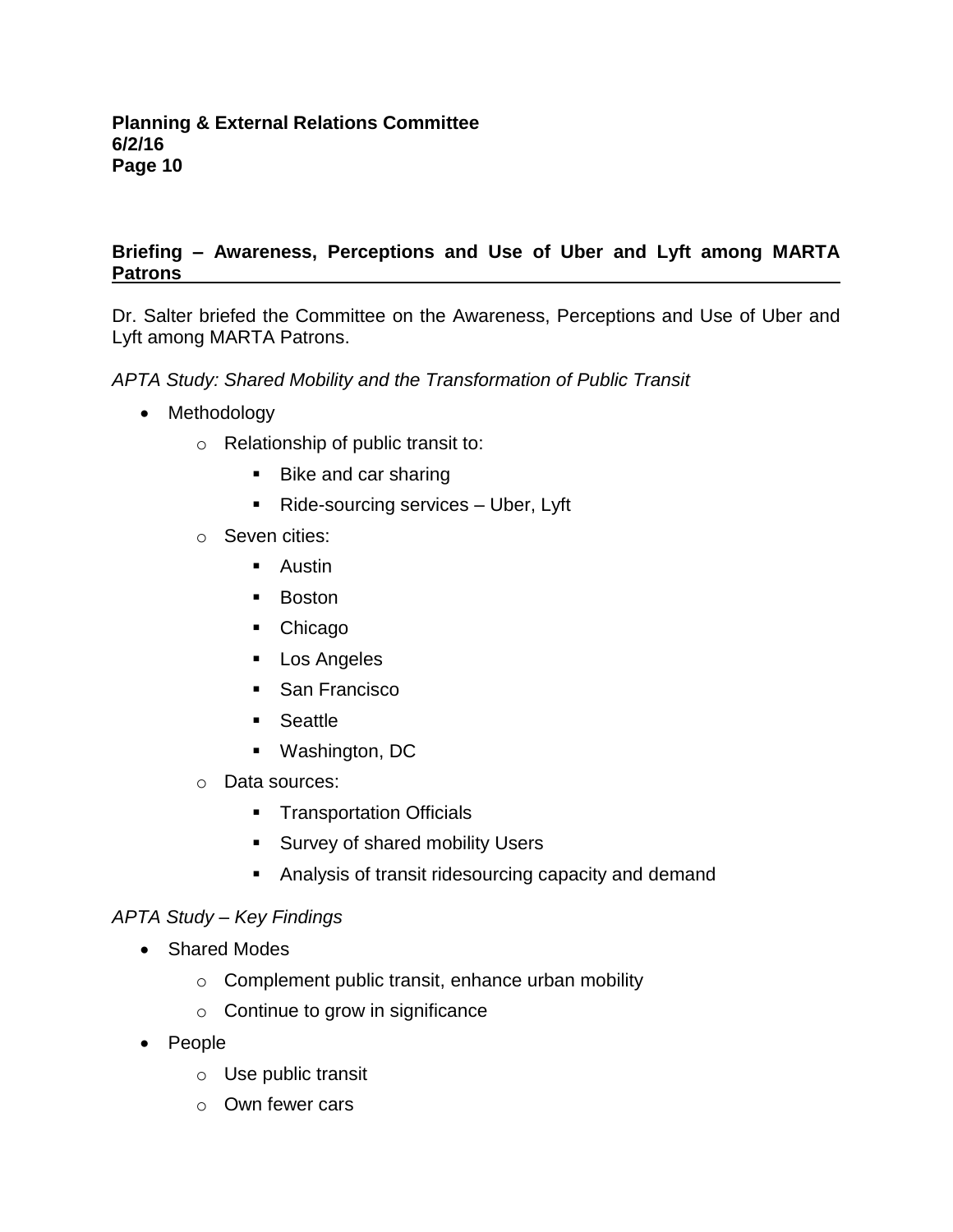- o Spend less on transportation overall
- Public Entities
	- o Should engage to ensure that benefits are widely and equitably shared
- Paratransit
	- $\circ$  Public is eager to collaborate for improvement through new approaches and technology

# *APTA Study – Recommendations*

- Make mobility the goal and change performance metrics
- Lay the groundwork for strong public-private partnerships and targeted investments in the mobility system, including public transit and shared modes
- Maintain accessibility and equity as central mandates for urban and regional mobility, especially with an evolving mix of public and private entities
- Extend fare integration and mobile payment to goals beyond smoothing farebox interactions, such as subsidy administration, mode-shift goals and gathering ridership data
- Keep information open and widely available for the broadest benefit
- Transform public transportation agencies into mobility agencies

## *MARTA Study: Multi-Agency Ride Sharing*

- Methodology
	- o Agencies collaborated on questionnaire design
	- o MARTA
		- **Intercepts**
		- **•** Online surveys
	- o Metro
		- **•** Online surveys
	- o NJ Transit
		- **•** Online surveys
	- o BART
		- **•** Online surveys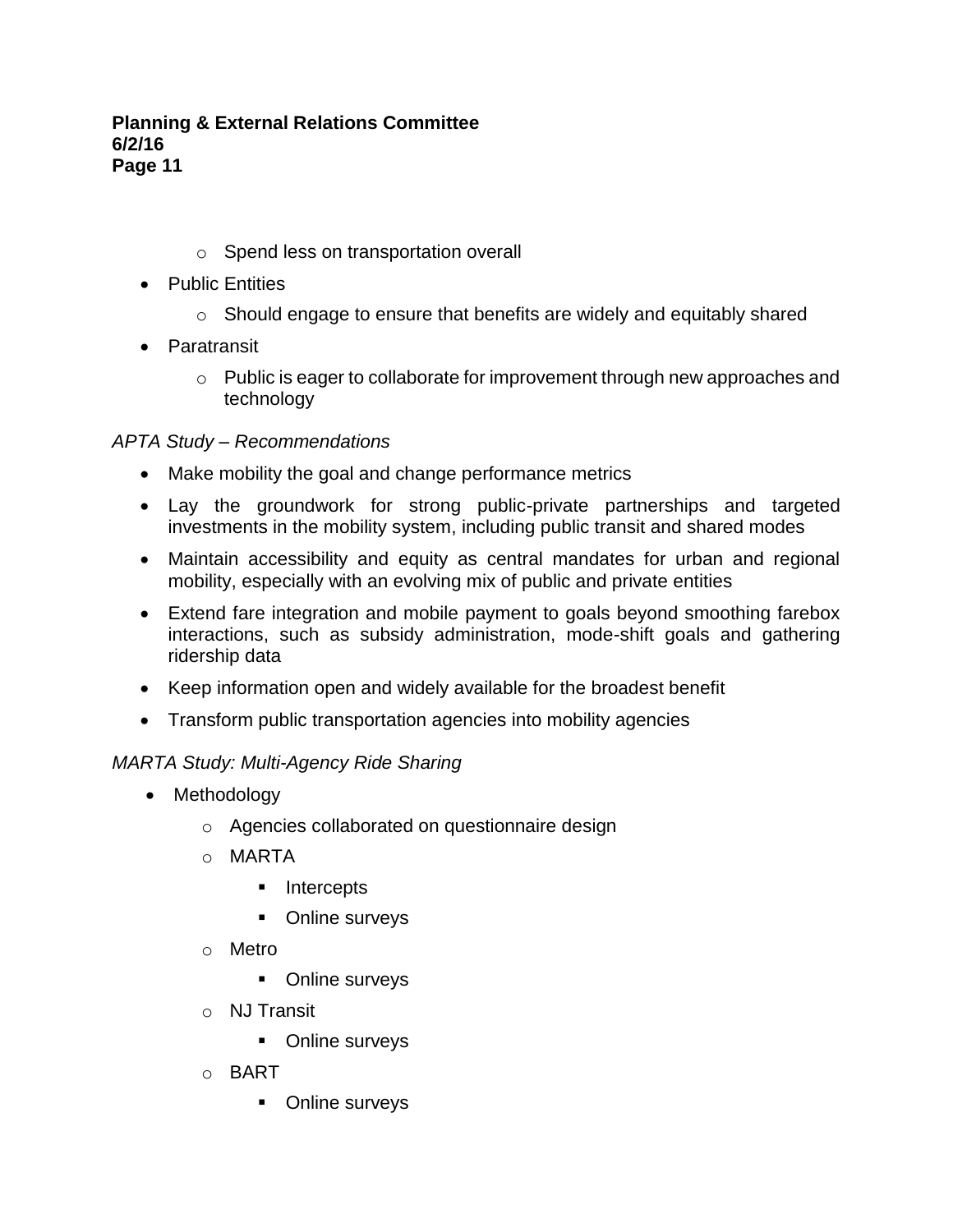## *Awareness and Usage – MARTA Patrons*

- 77% aware of app-based ride services
- 37% use app-based rides services in Atlanta
- When MARTA is an option
	- $\circ$  Use of app-based services combined with MARTA 53% work trips
	- $\circ$  Use of app-based services instead of MARTA 40% work trips; payer higher fare for speed
- When MARTA is not an option
	- $\circ$  Traveling beyond service area 21%
	- $\circ$  Traveling before/after service hours 21%
	- o Typically leisure trips 51% entertainment; 24% work

## *MARTA Study – Key Findings*

- More than 1/3 of MARTA's ridership uses app-based ride services
- Top reasons for using an app-based service, either with or instead of MARTA
	- o Shorter wait time
	- o Faster travel time overall
	- o More reliable than public transit
	- o Only method of accessing MARTA
- Most trips on app-based service are:
	- $\circ$  Weekdays 61%
	- $\circ$  AM or PM Peak 46%
	- $\circ$  \$10.00 \$14.99
- 84% of app-based service users are satisfied with Uber or Lyft
	- o Drivers of satisfaction: speed, convenience, and customer service

## *Partnership Examples*

- MARTA Last Mile Campaign
	- o Link to Uber from MARTA On the Go App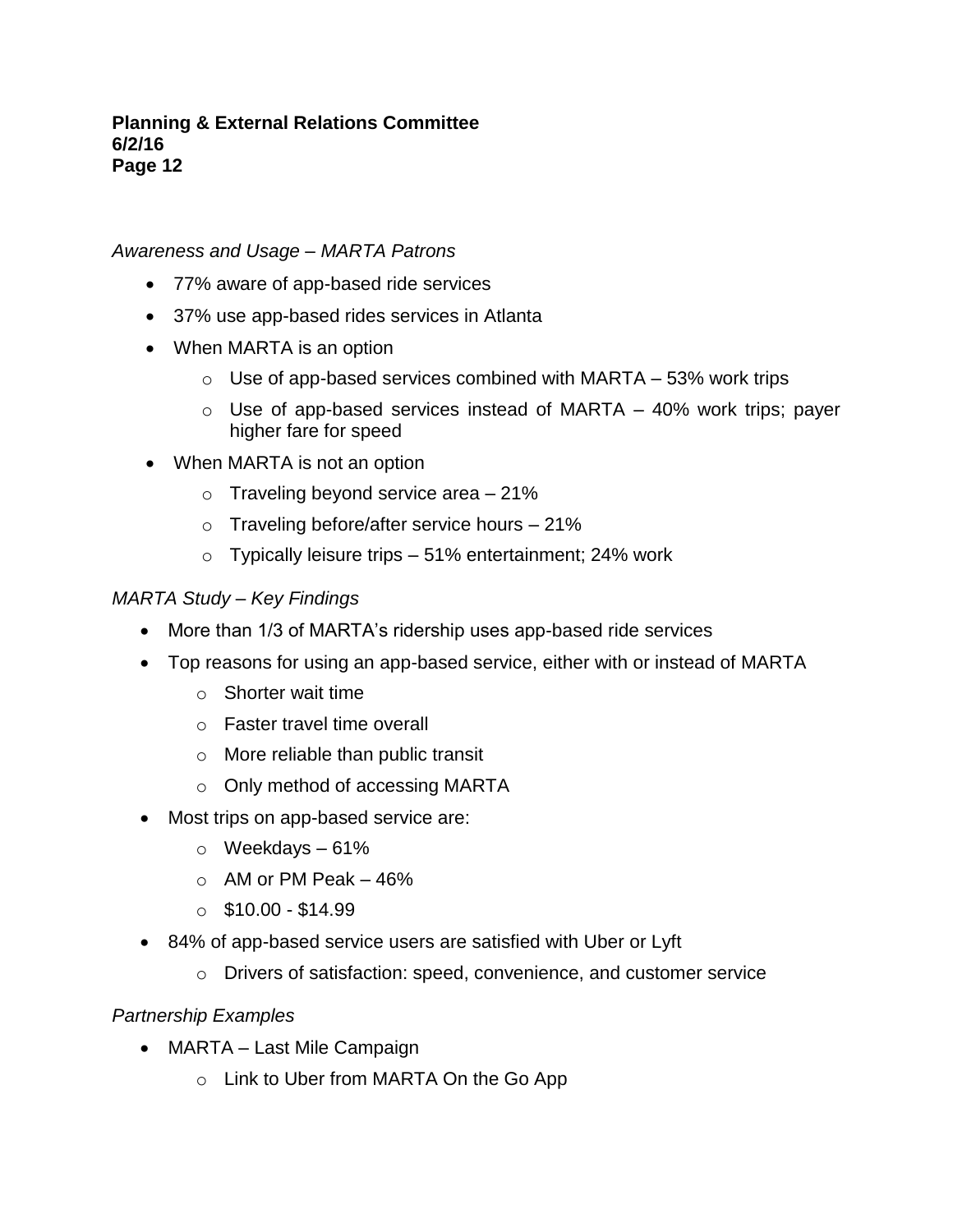- o Up to \$20 first ride
- PSTA Direct Connect
	- o Covers 50% of cost to/from transit system in designated zones
- WMATA
	- o #DitchYourKeysDC WMATA, Uber, Zipcar
	- o Exploring paratransit opportunities
	- $\circ$  UberPool coverage expanded during Metro shutdown in March 2016
	- o Exploring Lyft initiative
- NJ Transit
	- $\circ$  Uber in NJ positioned as a complement to public transit
	- o Available in areas not covered by transit
	- o An effective way to reach public transit
	- o Claims that 23% of NJ trips are to/from rail stations

Mr. Dallas asked what is the difference amongst rail, bus, and mobility users' awareness.

Dr. Salter said awareness is probably higher amongst rail users, but staff will look into it and provide that information to the Board.

## **Other Matters**

Mrs. McClendon announced the following events:

- Half Penny Sales Tax Meeting June 2, 2016  $6:30 - 8:30$  pm Helene Mills Senior Center
- MAX Program Atlanta Visit June 5 – 10, 2016
- Transit Referendum Council Work Session June 7, 2016  $2:00 - 4:00$  pm Atlanta City Hall
- Dump the Pump Scavenger Hunt